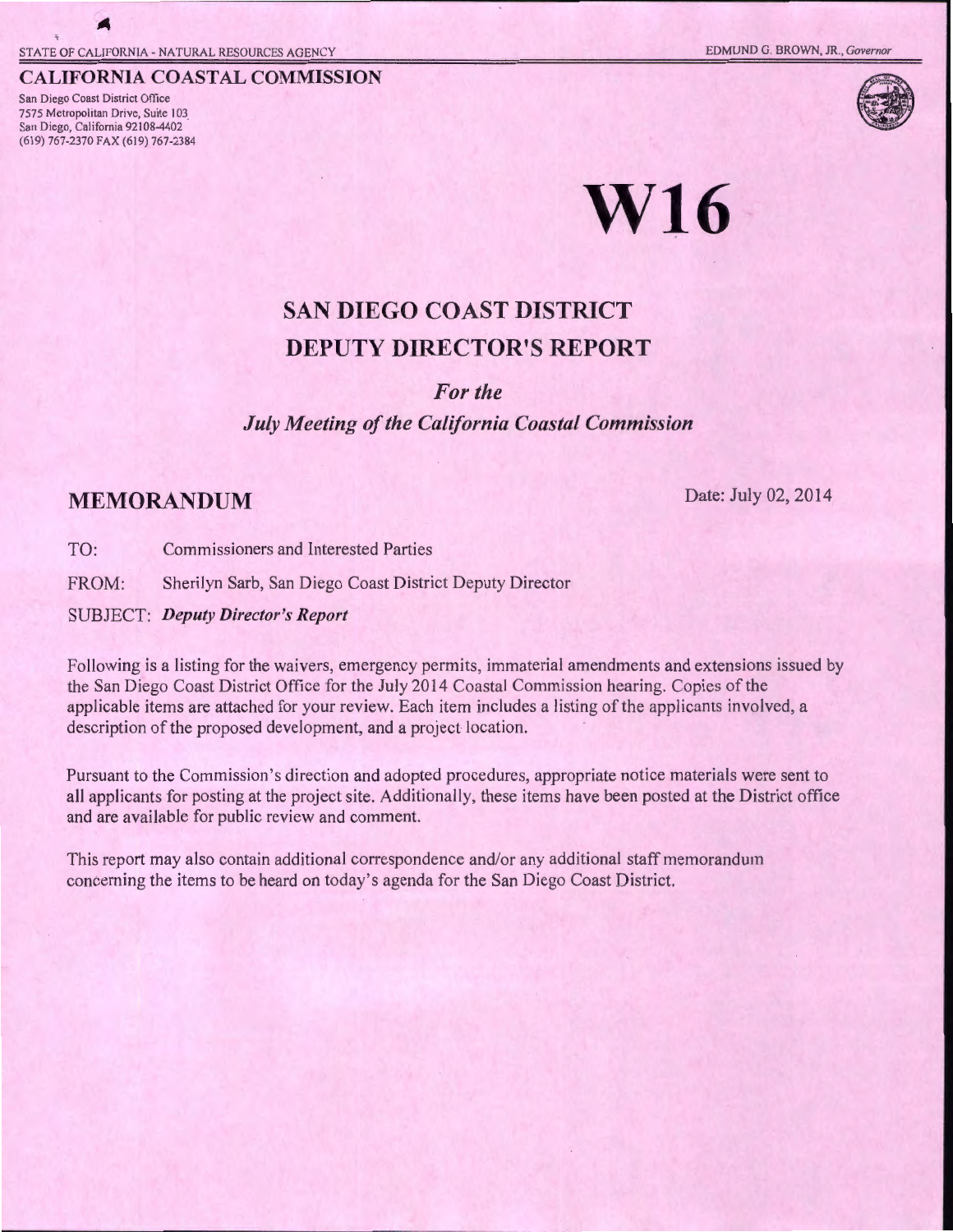## **DETAIL OF ATTACHED MATERIALS**

#### *REPORT OF DE MINIMIS WAIVERS*

The Executive Director has determined that the following developments do not require a coastal development permit pursuant to Section 30624.7 of the California Coastal Act of 1976.

| <b>Applicant</b>                            | <b>Project Description</b>                                                                                                                                                                                                                                                                                     | <b>Project Location</b>                                                          |
|---------------------------------------------|----------------------------------------------------------------------------------------------------------------------------------------------------------------------------------------------------------------------------------------------------------------------------------------------------------------|----------------------------------------------------------------------------------|
| $6 - 14 - 0901 - W$<br><b>Matthew Cohen</b> | Demolition and reconstruction of an existing<br>2,286 square foot, 1-story, single-family<br>residence and construction of a new 3,081<br>square foot, 1-story, single-family residence<br>on a 20,500 square foot lot. After-the-fact<br>approval of a new 533 square foot, 1-story,<br>detached guest house. | 331 South Granados Avenue, Solana<br>Beach, San Diego County. APN<br>298-075-07. |

## *REPORT OF EXTENSION- IMMATERIAL*

| <b>Applicant</b>                      | <b>Project Description</b>                                                                                                                                                                                                                                                                     | <b>Project Location</b>                                               |
|---------------------------------------|------------------------------------------------------------------------------------------------------------------------------------------------------------------------------------------------------------------------------------------------------------------------------------------------|-----------------------------------------------------------------------|
| $6 - 12 - 031 - E1$<br>John Micheaels | Demolition of an existing two-story, 1,216<br>square foot single family home with attached<br>garage and construction of a three-story, 30<br>foot high, 1,401 square foot single family<br>home with attached 376 square foot two-car<br>garage on an approximately 1,275 square foot<br>lot. | 720 - Windemere Court, Mission Beach<br>San Diego County. 423-316-22. |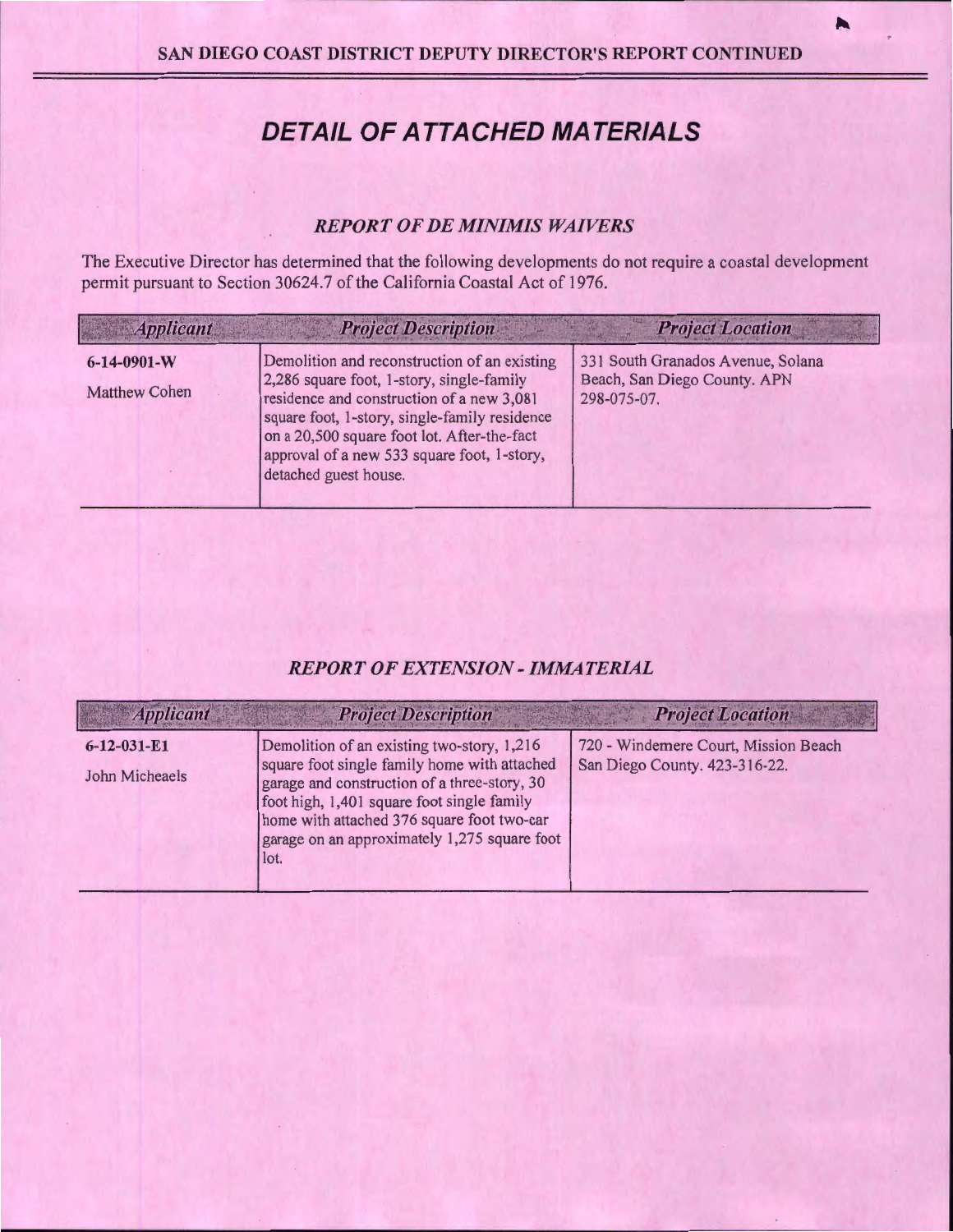## **CALIFORNIA COASTAL COMMISSION**

San Diego Coast District Office 7575 Metropolitan Drive, Suite 103 **San Diego, California 92108-4402**  PH (619) 767-2370 FAX (619) 767-2384

' · t



June 26, 2014

## **SUBJECT: Waiver of Coastal Development Permit Requirement/De Minimis Developments-Section 30624.7 of the Coastal Act**

Based on the project plans and information provided in your permit application for the development described below, the Executive Director of the Coastal Commission hereby waives the requirement for a Coastal Development Permit pursuant to Section 13238.1, Title 14, California Code of Regulations. If, at a later date, this information is found to be incorrect or the plans revised, this decision will become invalid; and, any development occurring must cease until a coastal development permit is obtained or any discrepancy is resolved in writing.

**WAIVER#:** 6-14-0901-W

**APPLICANT:** Matthew Cohen

**LOCATION:** 331 S. Granados Avenue, Solana Beach (San Diego County). APN: 298-075-07-00

**PROPOSED DEVELOPMENT:** Demolition and reconstruction of an existing 2,286 square foot, 1-story, single-family residence and construction of a new 3,081 square foot, 1-story, single-family residence on a 20,500 square foot lot. After-the-fact approval of a new 533 square foot, 1-story, detached guest house.

**RATIONALE:** The proposed project is located within an established residential neighborhood consisting of single-family residences similar in size and scale to the proposed development; therefore, the project will not be out of character with the existing community. The development will not block any public views and adequate parking will be provided. Additionally, the project is consistent with the zoning and plan designations for the City of Solana Beach and its certified Land Use Plan, as well as all applicable Chapter 3 policies of the Coastal Act, and no adverse impacts to coastal resources are anticipated.

This waiver will not become effective until reported to the Commission at their July 9-11,2014, meeting and the site of the proposed development has been appropriately noticed, pursuant to 13054(b) of the California Code of Regulations. The enclosed Notice Card shall remain posted at the site until the waiver has been validated and no less than seven days prior to the Commission hearing. If four (4) Commissioners object to this waiver of permit requirements, a coastal development permit will be required.

> CHARLES LESTER, **Executive Director**

**Rick Casswell** Coastal Program Analyst

cc: Commissioners/File